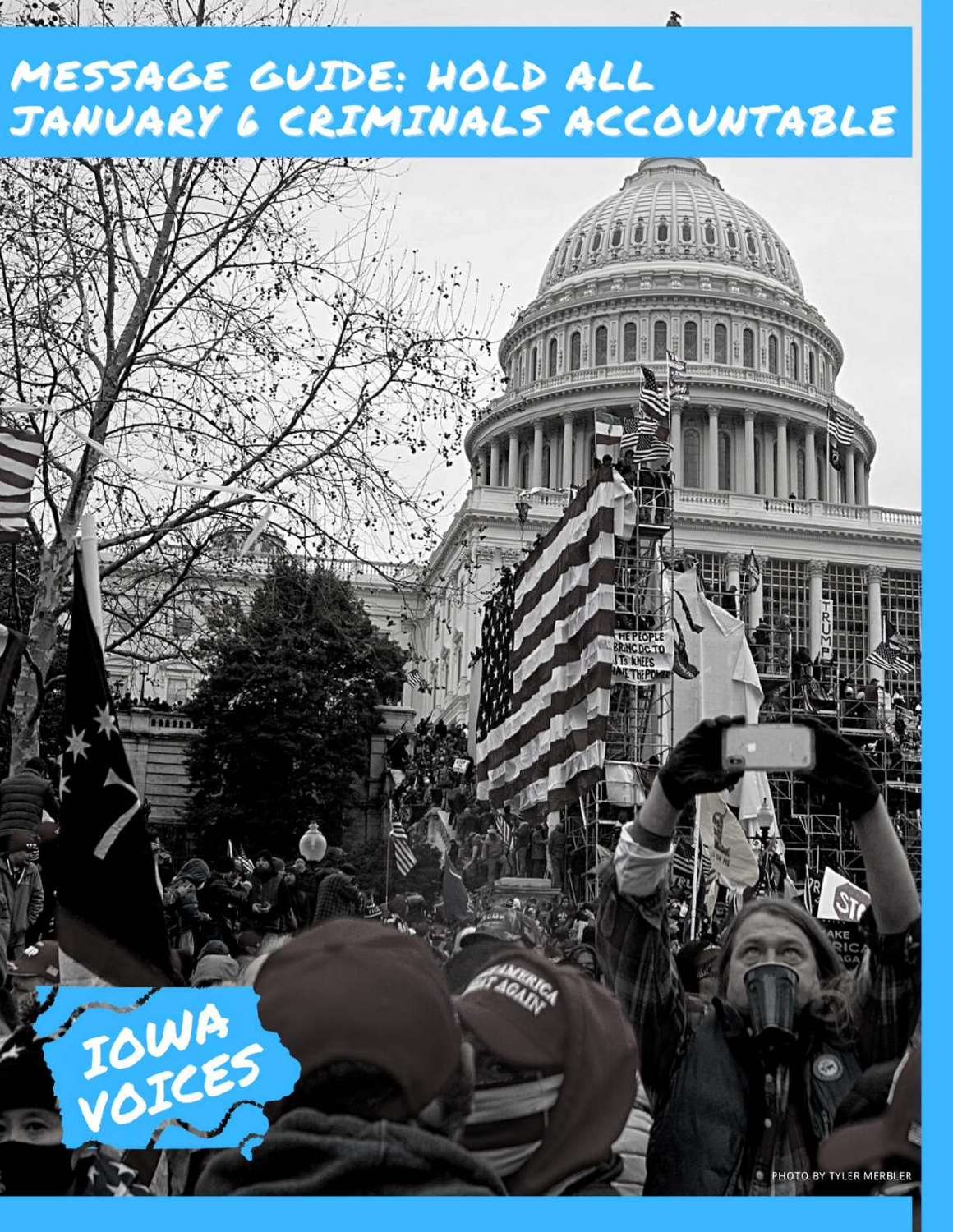

# Message Guide: Hold All January

#### 6 Criminals Accountable

As the January 6th Commission hearings get underway, we are learning more and more about the depth of the involvement of Republicans who were aligned with former President Trump to promote, pay for and pardon the January 6th attack on our country and attempt to overturn the will of the people.

Since the attack, researchers and the Representatives investigating the underlying details have learned a great deal about what happened before that day even took place and found that elected and designated officials coordinated a criminal effort to keep Trump in office.

| <b>KEY MESSAGE GUIDANCE</b>           |   |
|---------------------------------------|---|
| <b>SAMPLE MESSAGE</b>                 | S |
| <b>SAMPLE MESSAGE</b>                 |   |
| <b>BEST PRACTICES</b>                 |   |
| ADDITIONAL STAND ALONE TALKING POINTS | £ |
| KEY RESEARCH TAKEAWAYS                |   |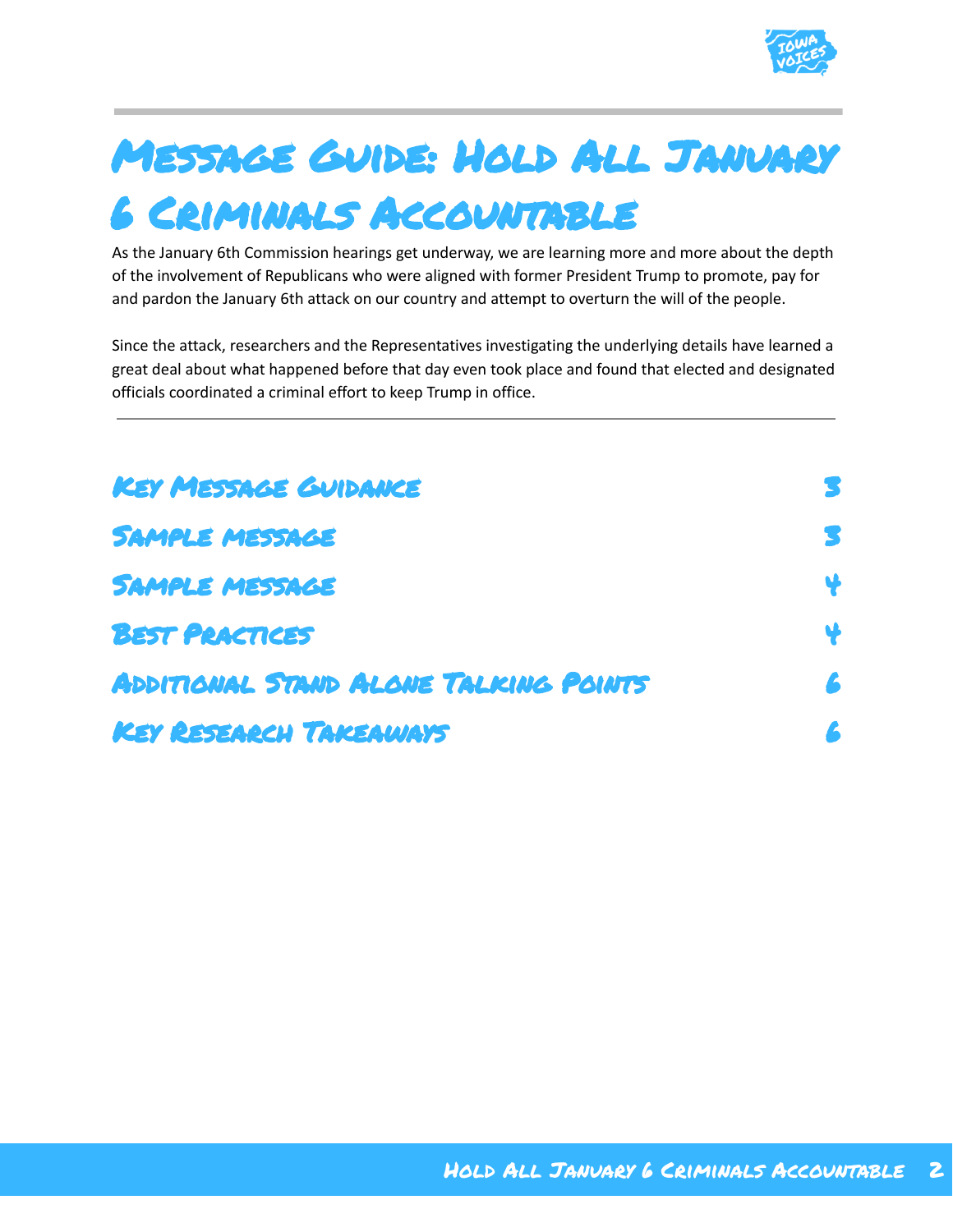

#### <span id="page-2-0"></span>Key Message Guidance

- Start with a shared values statement.
- Name the problem and define the opposition to our shared value. *Don't repeat the opposition, even to negate. Speak proactively to reframe the issue.*
- Frame the opposition as a "hurdle" we can overcome, rather than a "barrier" that stops us.
- Make voters the protagonists and focus on values.
- Provide tangible outcomes, and end with a call to action.

**Emotion** and **repetition** are powerful tools to use for every message. They help our allies remember the talking points and stay on message, allowing us to speak as a united front and frame the discussion.

*Key to this issue*: Lead with the planned criminal conspiracy in the guidance below before mentioning January 6th. Voters are more reactive when we begin with the criminal intent before getting to the criminal acts.

#### <span id="page-2-1"></span>Sample message

| In America, voters decide.                                                                                                                                                                                                                                 | <b>Shared Value</b>                           |
|------------------------------------------------------------------------------------------------------------------------------------------------------------------------------------------------------------------------------------------------------------|-----------------------------------------------|
| But Trump and MAGA Republicans engaged in a criminal conspiracy to<br>overturn the will of the people, including threatening the Vice President and<br>helping promote, pay for, and pardon the attack on our country on January<br>6th.                   | Define the opposition                         |
| These politicians are now taking away our freedom to vote, hoping to claim<br>and hold onto power for themselves.                                                                                                                                          | Tie to current events                         |
| We must support the January 6th Committee in investigating those who<br>planned this attack on our country. Everyone involved in this crime must be<br>held accountable to ensure it never happens again and the people we vote<br>for govern in our name. | Call to action,<br>outcomes we can<br>achieve |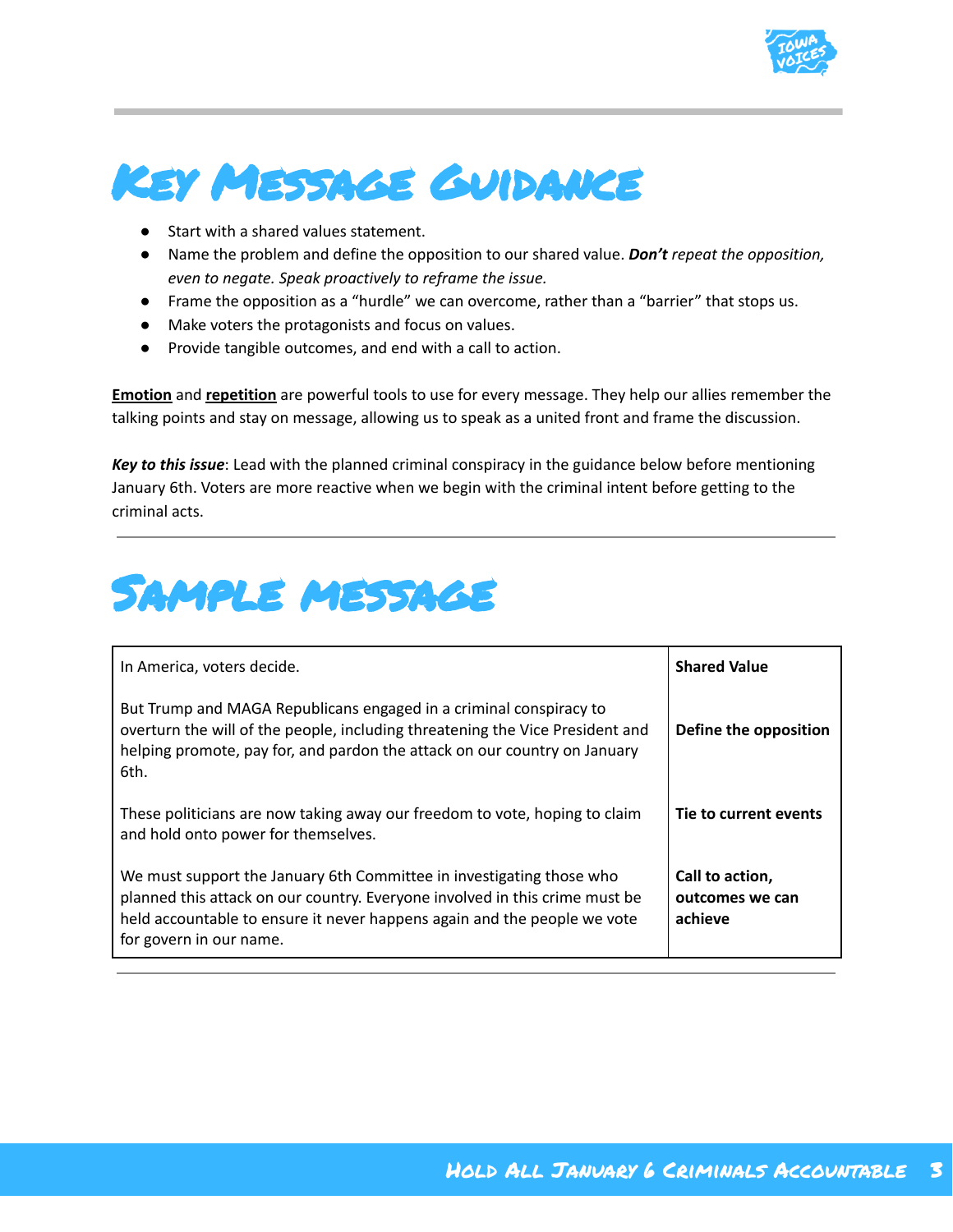

#### <span id="page-3-0"></span>Sample message

| A federal judge has said "the illegality of this plan was obvious." Trump<br>Republicans participated in a criminal conspiracy to overturn the will of the<br>people. They helped plan, promote and pay for January 6th and tried to cover<br>up their role in this attack by blocking the FBI investigation of these crimes.<br>They continue to spread deadly lies to keep their base engaged and enraged<br>so they can sabotage future elections. | Set up the narrative                                                    |
|-------------------------------------------------------------------------------------------------------------------------------------------------------------------------------------------------------------------------------------------------------------------------------------------------------------------------------------------------------------------------------------------------------------------------------------------------------|-------------------------------------------------------------------------|
| Trump Republicans encouraged and supported the right-wing militants,<br>telling them to come to Washington and then to our Capitol, where they<br>injured police officers and aimed to assassinate certain representatives and<br>Vice President. The footsoldiers were called "patriots" and promised pardons<br>for their crimes.                                                                                                                   | Define the opposition                                                   |
| In America, voters decide who governs in our name. In the last presidential<br>election, we turned out in record numbers, made sure our votes were<br>counted and that the will of the people prevailed.                                                                                                                                                                                                                                              | <b>Shared Value</b>                                                     |
| Now, we must join together to support the January 6th Committee to fully<br>investigate, seek justice and demand accountability for the events leading up<br>to and on January 6th, or we risk a repeat of this violence and undermine the<br>very foundation of our country - that the will of the people prevails and our<br>elected leaders respect the outcomes of our elections.                                                                 | Tie to current events,<br>Call to action,<br>outcomes we can<br>achieve |

#### <span id="page-3-1"></span>Best Practices

| DØ                                                | DONT                                            |
|---------------------------------------------------|-------------------------------------------------|
| Focus on the future: The ongoing threat of future | Let this be about a one-time event of the past. |
| violence and attempts to claim and hold power     |                                                 |
| Talk about sabotaging or overturning elections    | Talk about stealing or subverting elections     |
|                                                   |                                                 |
| Focus on what they wanted to achieve, highlight   | Focus on a single day's events                  |
| the lead up to and day of January 6th             |                                                 |
| Talk about the danger to our freedom as a         | Talk about the danger for Members of Congress   |
| country, as voters                                |                                                 |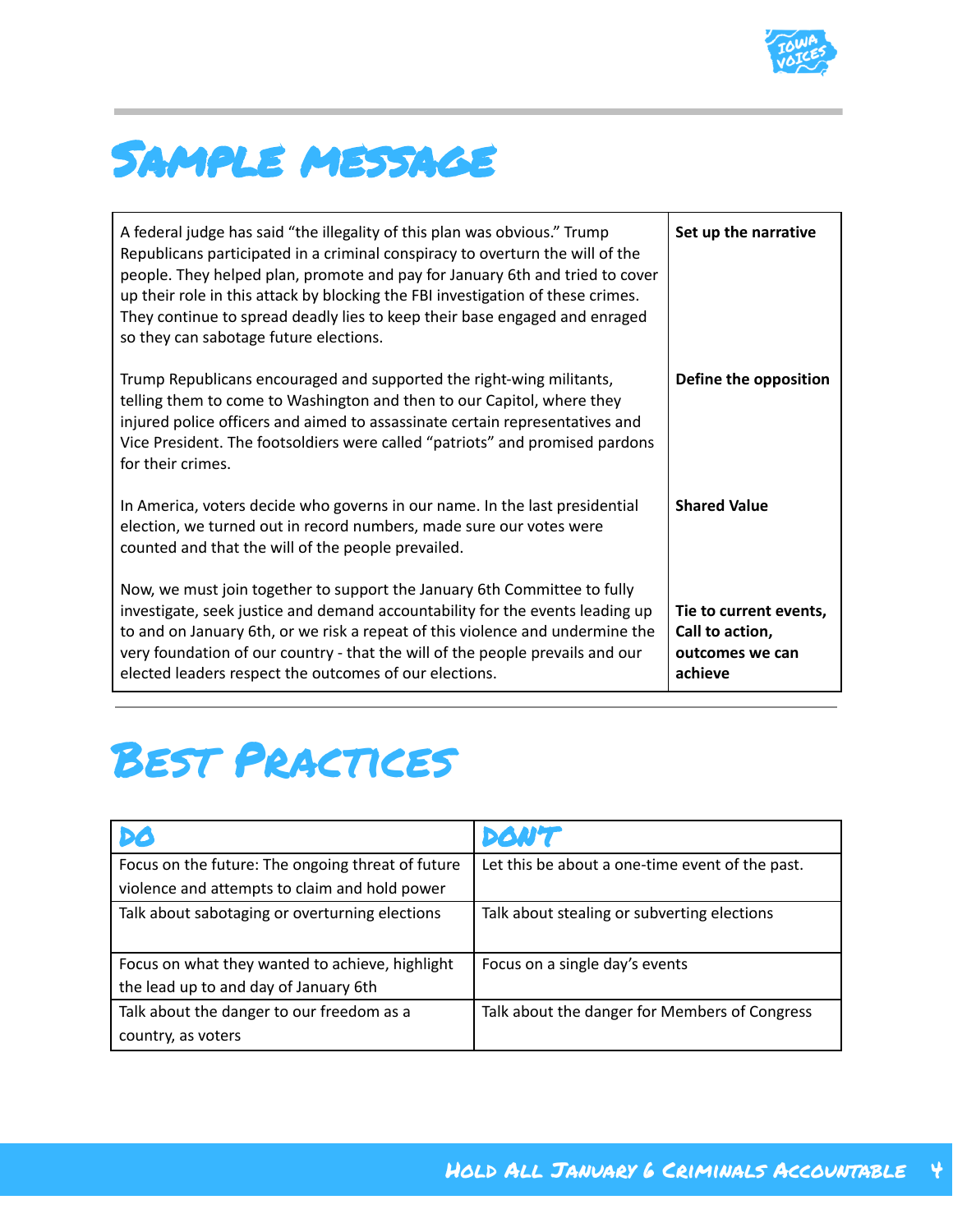

| Talk about the many aspects of their plan and the  | Talk about them as accidentally related or       |
|----------------------------------------------------|--------------------------------------------------|
| broad involvement of Trump officials, members of   | coincidental or focus only on the people who     |
| Congress, etc                                      | attacked the Capitol                             |
| Talk about "Trump Republicans," Trump and his      | Hold anyone who has ever been a Republican       |
| allies, etc.                                       | responsible for this.                            |
|                                                    |                                                  |
| Call this an "attack on our country" or and attack | Call it a "riot or a "protest" and don't make it |
| on "America" or on "Americans" and an              | about "Congress" or "the Capitol"                |
| "insurrection"                                     |                                                  |
| Make this about consequences - freedom to vote     | Only make this about the fate of Democracy and   |
| and overturning elections                          | Democratic norms                                 |

| <b>EMBRACE</b>                                                                        | <b>REPLACE</b>                                       | <b>BECAUSE</b>                                                               |
|---------------------------------------------------------------------------------------|------------------------------------------------------|------------------------------------------------------------------------------|
| Criminal conspiracy<br>Crime<br>Committed crime                                       | Attempted coup<br>(*Treason)                         | Crime framing most resonant and<br>damning for GOP                           |
| Promoted, paid for and pardoned                                                       | Spread the Big Lie<br>Lured people with lies         | Lie spreading is our weakest proof<br>point, evokes "free speech"<br>defense |
| <b>MAGA Republicans</b><br><b>Trump Republicans</b>                                   | <b>Trump Administration</b><br>Republicans, the GOP  | Puts GOP MOC running for office<br>in impossible spot                        |
| Events leading up to and on Jan 6th<br>Planning, carrying out and covering up Jan 6th | January 6th [on its own]                             | Jan 6 alone focuses on people<br>who broke in                                |
| Attack on our country                                                                 | Attack on our government<br>("Attack on our Capitol) | Making it personal ups the stakes<br>for people                              |
| Protect our freedom to vote/freedoms<br>Ensure the will of the people prevails        | Defend our democracy<br>Protect our democracy        | Democracy doesn't presently exist<br>and is an abstraction                   |
| Undermine the will of the people<br>Seize power to rule for the wealthy few           | Undermine our<br>aovernment                          | Arcane details of certification<br>confuse most people, need to              |